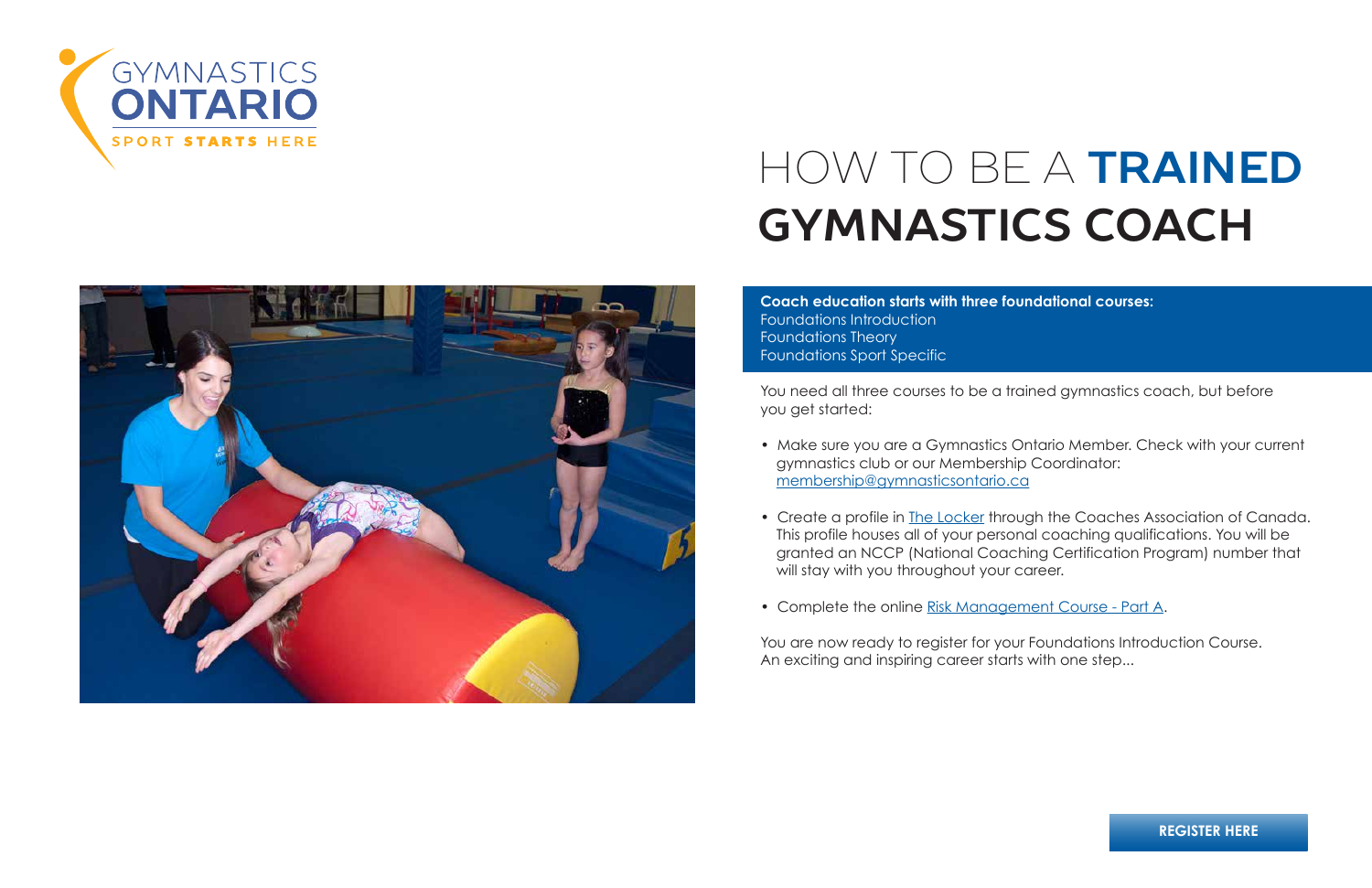(\$100 + hst, 8 hours)

### **Who can take this course?**

- 
- All gymnastics disciplines
- Must be 15 years of age or older (no exceptions)
- Must be a Gymnastics Ontario member

#### **What will you learn?**

You will be introduced to teaching the primary elements of artistic and rhythmic gymnastics, trampoline and active start through the "fun, fitness, fundamentals" philosophy.

#### **Why is this important?**

This nationally recognized course is a springboard to a successful coaching career.

# **Are you ready to coach on your own?**

No, there are still 2 more Foundations courses to go.

• Must have completed online Risk Management Course - Part A (no cost)





# **STEP 1:** FOUNDATIONS **INTRODUCTION**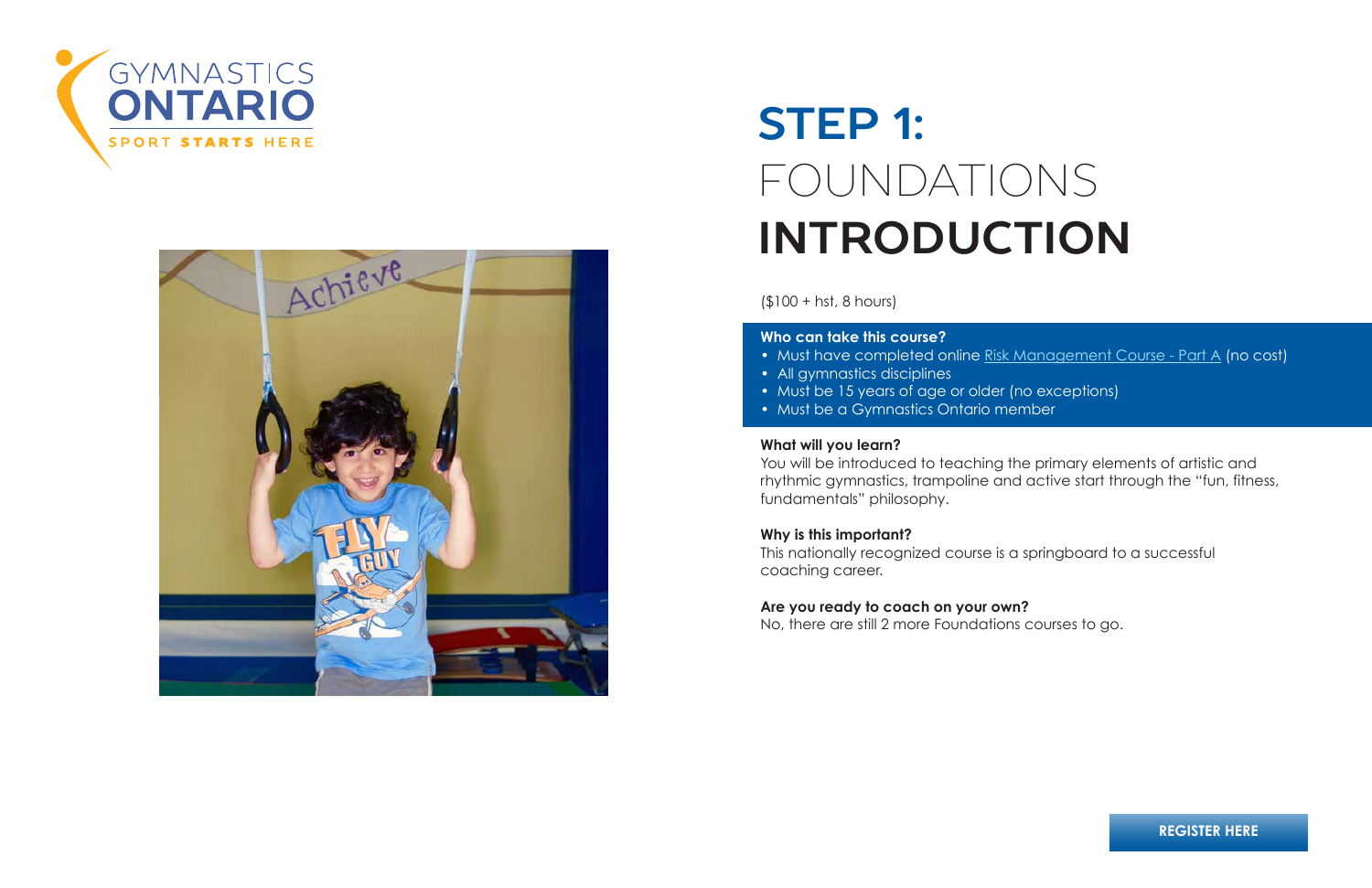(\$50 + hst, 4 hours)

#### **Who can take this course?**

- Must have completed the Foundations Introduction course
- 
- All gymnastics disciplines
- Must be 15 years of age or older (no exceptions)
- Must be a Gymnastics Ontario member

#### **What will you learn?**

You will be taught effective lesson planning, ethical decision making, problem solving and leadership skills.

#### **Why is it important?**

By going beyond the technical elements of gymnastics, Foundations Theory teaches coaches to plan effectively and think critically in challenging situations.

#### **Are you ready to coach on your own?**

No, you still have to complete your sport(s) specific course(s). But you are a Coach In Training! This means you can assist a class under the direct supervision of a trained foundations coach with a certified Level 2 coach in the facility.



• Must have completed online Risk Management Course - Part A (no cost)



# **STEP 2:** FOUNDATIONS **THEORY**